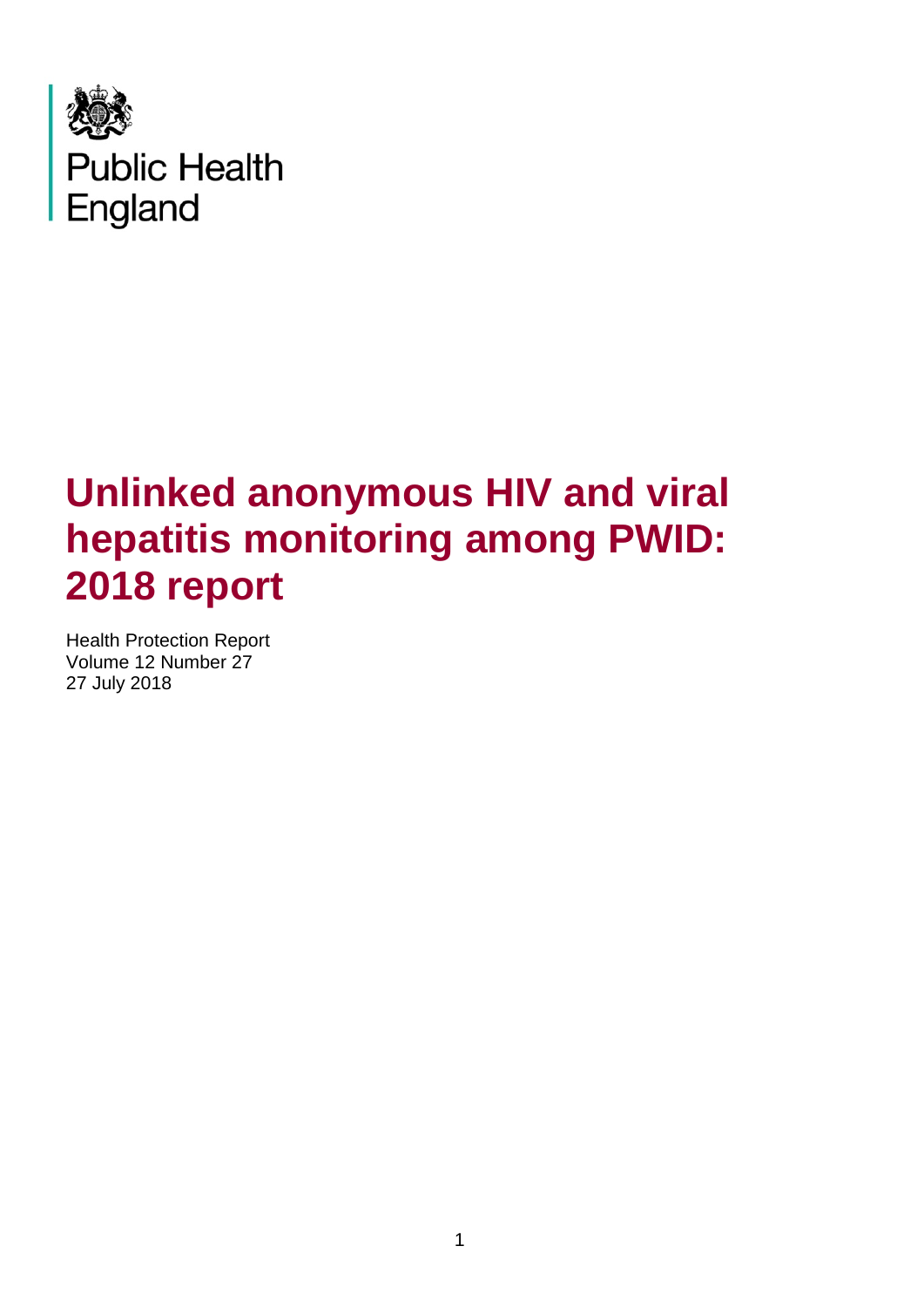# **Unlinked anonymous HIV and viral hepatitis monitoring among PWID: 2018 report**

New data from the ongoing Unlinked Anonymous Monitoring Survey of HIV and Viral Hepatitis among People Who Inject Drugs (PWID) have been published on the PHE website; the updated sets of tables present data for the period 2007 to 2017 inclusive [1]. Data from 1990 to 2006 inclusive can be found in previous years' data tables [2]. In addition to data for the whole of England, Wales and Northern Ireland (the areas covered by this survey), the tables include data for each country and the regions of England.

This article presents an overview of the trends between 2007 and 2017 for HIV, hepatitis B, hepatitis C and risk behaviours from the main Unlinked Anonymous Monitoring Survey, which is targeted at people who inject psychoactive drugs, such as heroin, crack cocaine and amphetamines. Further data from this survey related to hepatitis C will be reported in the *Hepatitis C in the UK: 2018 report*, to be published later this year. The previous year's report can be found online [3].

## **HIV among people injecting psychoactive drugs**

The prevalence of HIV among the 2,656 PWID who took part in the main Unlinked Anonymous Monitoring Survey across England, Wales and Northern Ireland in 2017 was 0.87% (95% CI, 0.51%-1.2%). Between 2007 and 2017, prevalence varied between 1.6% and 0.85% (see figure 1; and table 1 of the dataset). The HIV prevalence in Wales was 0.94% (95% CI, 0%- 2.3%) and in Northern Ireland 0% (95% CI, 0%-5.1%) in 2017. In England, the HIV prevalence was 0.87% (95% CI, 0.51%-1.3%) in 2017; this was not significantly different from that found in 2007 when the prevalence was 1.2% (95% CI, 0.87%-1.7%); see table 11 of the data set; and statistical note a).

The HIV prevalence among "recent initiates" to injecting drug use (those who first injected during the preceding three years) is an indicator of recent transmission. The prevalence of HIV among the recent initiates taking part in the survey across England, Wales and Northern Ireland ranged from 0% to 2.6% over the time period between 2007 and 2017. In 2017, the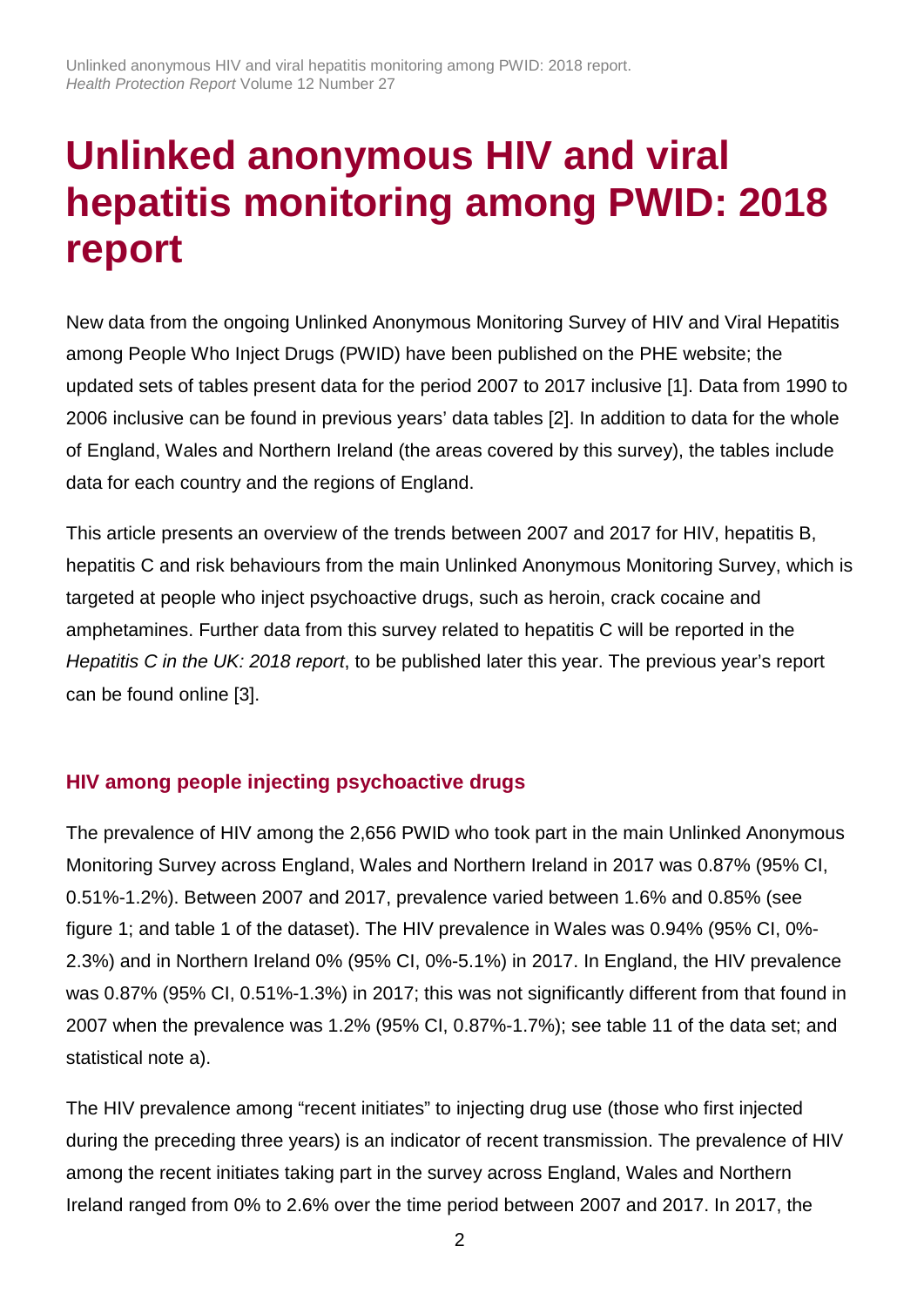prevalence in this group was lower than previous years at 0% (95% CI, 0 %-2.1%; see figure 1; table 23 of the dataset; and statistical note b).

The self-reported uptake of voluntary confidential testing (VCT) for HIV among the survey participants across England, Wales and Northern Ireland has increased significantly since 2007; rising from 68% (95% CI, 66%-70%) in 2007 to 78% (95% CI, 76%-79%) in 2017 (see figure 1; table 7 of the dataset; and statistical note c). The proportion of the participants with antibodies to HIV, who reported that they were aware of their HIV infection was 90% (95% CI, 70%-97%) in 2017, which is an increase from 64% (95%CI, 47%-78%) in 2007 (see table 7 of the dataset, and statistical note d).

#### **Figure 1. Prevalence of anti-HIV and uptake of voluntary confidential testing (VCT) for HIV among participants in the Unlinked Anonymous Monitoring Survey of PWID: England, Wales and Northern Ireland: 2007-2017**



Note: A recent initiate is someone who first injected during the preceding three years.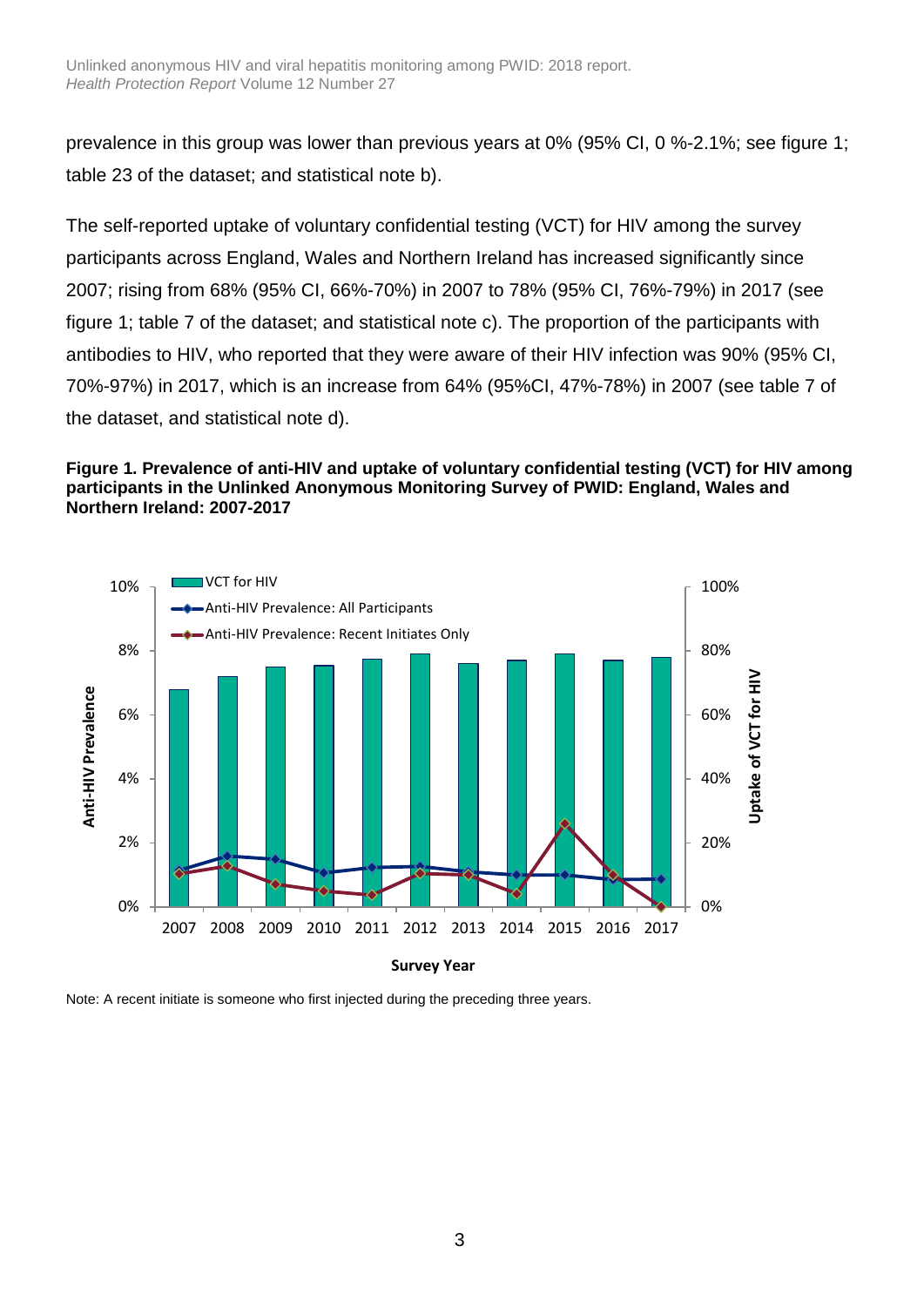## **Hepatitis B among people injecting psychoactive drugs**

The prevalence of antibodies to the hepatitis B core antigen (anti-HBc, a marker of past or current infection with hepatitis B) among the survey participants across England, Wales and Northern Ireland was lower in 2017 (16%, 95% CI, 15%-17%) than in 2007 (20%, 95%CI 19%- 21%) (figure 2; table 2 of the dataset; and statistical note e). By country, anti-HBc prevalence in 2017 was as follows: Northern Ireland, 4.2% (95% CI, 0.92%-12%, table 22); Wales, 8.5% (95% CI, 5.1%-13%; table 21 of the dataset); and England, 17% (95% CI, 16%-19%; table 11 of the dataset).

The prevalence of anti-HBc among the recent initiates to injecting drug use taking part in the survey across England, Wales and Northern Ireland was 3.3% (95% CI, 0.67%-5.9%) in 2017. Prevalence in this group had fluctuated between 7.4% and 2.1% between 2007 and 2017, with the prevalence in 2017 not significantly lower than that in 2007 (6.3%, 95% CI, 3.9%-9.2%; see figure 2; table 23 of the dataset; and statistical note f).

#### **Figure 2. Prevalence of anti-HBc and uptake of the vaccine against hepatitis B among participants in the Unlinked Anonymous Monitoring Survey of PWID: England, Wales and Northern Ireland: 2007-2017**



Note: A recent initiate is someone who first injected during the preceding three years.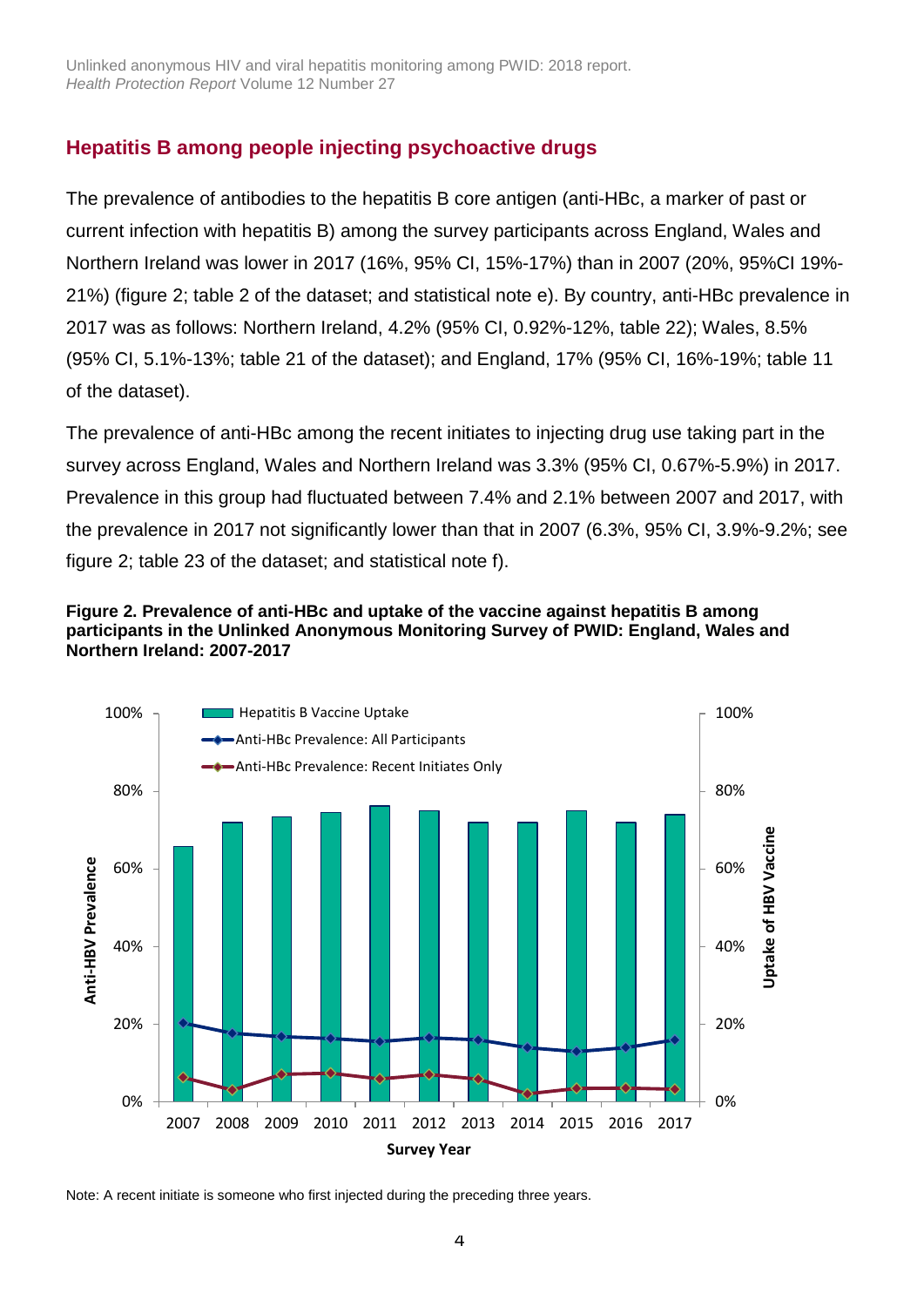The samples that had anti-HBc detected were also tested for hepatitis B surface antigen (HBsAg), a marker of current infection. In 2017, 1.2% (5/425, 95% CI, 0.14%-2.2%) of samples with anti-HBc had HBsAg detected. This represents 0.19% (5/2,655, 95% CI, 0%-0.44%) of all the PWID tested in England, Wales and Northern Ireland in 2017.

The survey also monitors, through self-reports, the uptake of hepatitis B vaccine (table 6 of the dataset; and statistical note g). Vaccine uptake among the survey participants, although increased from 66% (95%CI 64%-67%) in 2007, has plateaued around 72% between 2008 and 2017 (2017: 74% 95%CI 72%-75%). In 2017, hepatitis B vaccine uptake was particularly low in the under-25 age group at 64% (95%CI 52%-74%), which is a drop from 76% in 2011 (95%CI 70%-81%), and among those who began injecting in the last three years: 57% (95%CI 49%- 64%; table 23), which is a drop from 67% in 2011 (95%CI 61%-72%). Vaccine uptake also decreased in the 25-34 years age group from 79% (95%CI 77%-82%) in 2011 to 72% (95%CI 69%-76%) in 2017. There was no difference in hepatitis B vaccine uptake between male (74%, 95%CI 72%-76%) and female participants (74%, 95%CI 71%-77%) in 2017.

## **Hepatitis C among people injecting psychoactive drugs**

The prevalence of antibodies to the hepatitis C virus (anti-HCV) among the survey participants across England, Wales and Northern Ireland was 51% (95% CI, 50%-53%) in 2017. This is significantly higher than the anti-HCV prevalence of 43% (95% CI, 41%-45%) seen in 2017, (see figure 3; table 3 of the dataset; and statistical note h). However, the level seen during the last decade, though a little higher than at the end of the 1990s, is much lower than that found in the early 1990s when prevalence was over 60% [4]. By country, anti-HCV prevalence in 2017 was as follows: Northern Ireland, 23% (95% CI, 13%-32%; see table 22 of the dataset); Wales, 50% (95% CI, 43%-57%; see table 21 of the dataset); and England, 66% (95% CI, 50%-54%; see table 11 of the dataset). The anti-HCV prevalence in England and Wales has increased significantly over the last decade (see table 11 and 21 of the dataset; and statistical notes i and j). In Northern Ireland, anti-HCV prevalence decreased over the last decade from 31% (95%CI 23%-39%) in 2007 (see table 22 of the dataset; and statistical notes k).

The prevalence of anti-HCV among the recent initiates taking part in the survey across England, Wales and Northern Ireland was 22% (95% CI, 16%-28%) in 2017. This is a similar level to that seen in 2007 of 21% (95% CI, 16%-26%) (see figure 3; table 23 of the dataset; and statistical note l).

5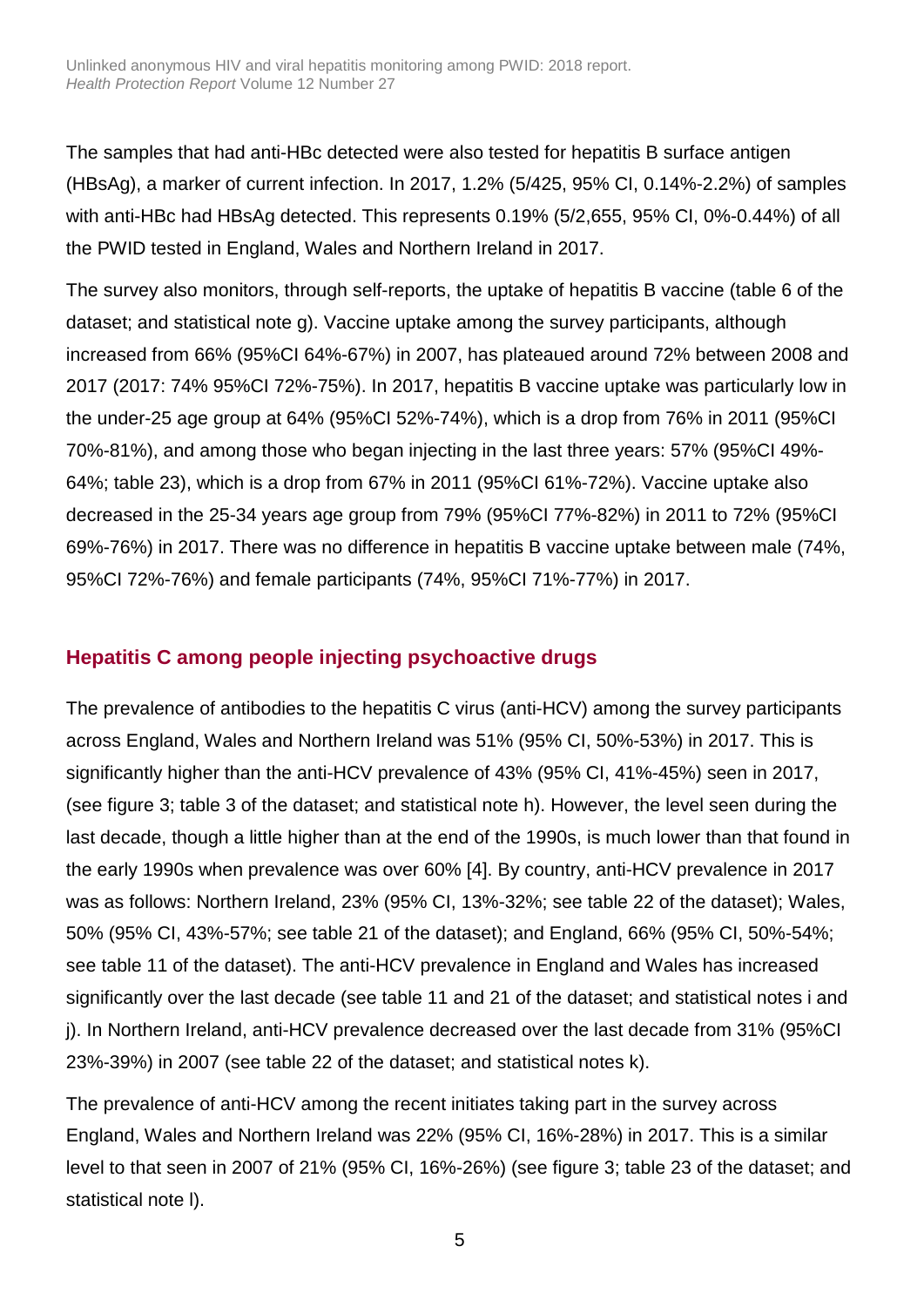The prevalence of HCV RNA, an indicator of current infection, has been measured for the first time in the 2017 survey. Among those with antibodies against HCV, indicating *ever* have been infected with HCV, the prevalence of HCV RNA among the survey participants across England, Wales and Northern Ireland was 49% (95% CI, 46%-52%) in 2017 (see table 3 of the dataset). By country, HCV RNA prevalence in 2017 was as follows: Northern Ireland, 38% (95% CI 11%- 64%); Wales, 41% (95% CI 31%-51%); and England, 50% (95% CI 47%-53%).

There has been a significant increase over the past decade in the self-reported uptake of VCT for hepatitis C among the survey participants, with the proportion of survey participants ever tested rising from 74% (95% CI, 73%-76%) in 2007 to 84% (95% CI, 82%-85%) in 2017 (see figure 3; table 8 of the dataset; and statistical note m). Among recent initiates to injecting, 59% (95%CI, 52%-66%) reported uptake of VCT for hepatitis C, which is similar to 56% (95%CI, 52%-60%) in 2007. The proportion of the participants with anti-HCV, who answered the questions on the uptake of VCT for hepatitis C and reported that they were aware of their hepatitis C infection was 66% (95% CI, 63%-68%) in 2017 (see table 8 of the dataset). Due to changes in survey questions regarding awareness of HCV infection status, data from 2017 are not directly comparable to previously collected data. Among recent initiates, the proportion of participants with anti-HCV who reported they were aware of their hepatitis C infection was lower at 39% (95% CI, 24%-56%), indicating that in this sub-group nearly two-thirds remain undiagnosed (see table 23 and statistical note n).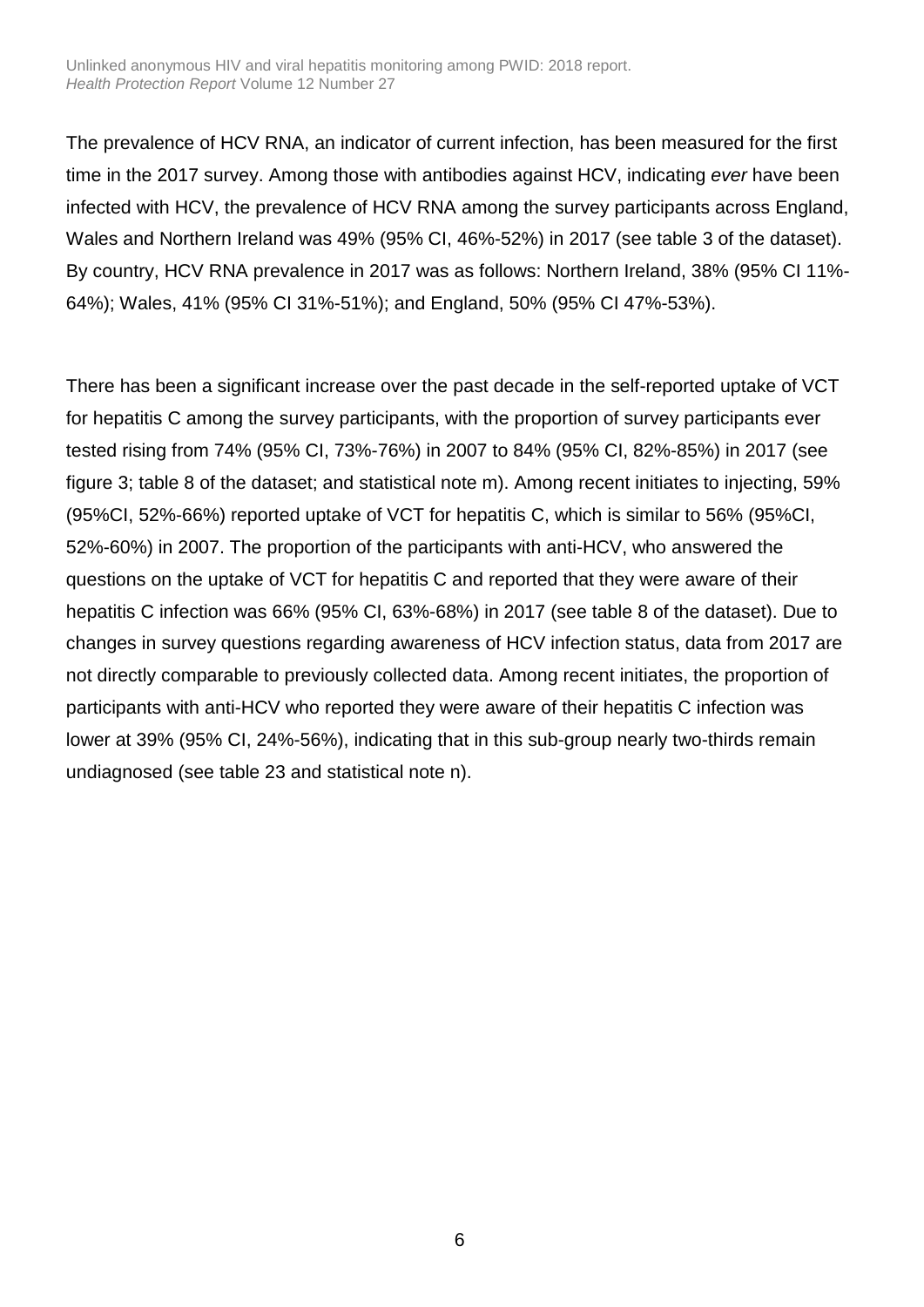#### **Figure 3. Prevalence of anti-HCV and uptake of voluntary confidential testing (VCT) for hepatitis C among participants in the Unlinked Anonymous Monitoring Survey of PWID: England, Wales and Northern Ireland: 2007-2017**



Note: A recent initiates is someone who first injected during the preceding three years.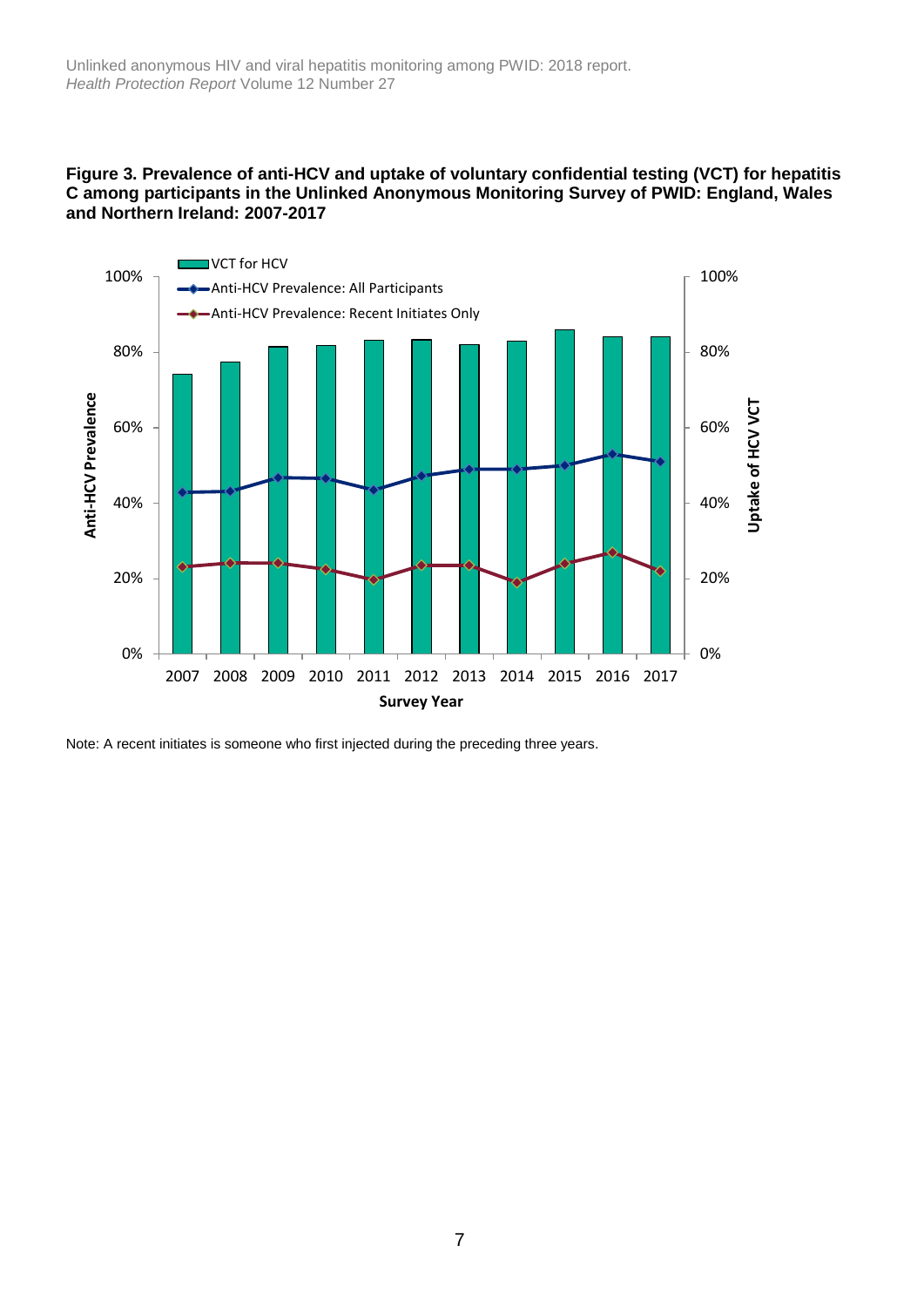# **Symptoms of an infection at an injection site among people injecting psychoactive drugs**

Symptoms of a possible injection site infection are common among PWID across England, Wales and Northern Ireland. In 2017, 50% (95% CI, 47%-52%) of PWID who had injected during the preceding year reported that they had experienced an abscess, sore or open wound at an injection site – all possible symptoms of an injection site infection - during the preceding year (see table 9 of the dataset). Questions regarding symptoms of injection site infections have been updated and as a result, data collected in 2017 is not comparable to previously collected data. Data from previous years can be found online [1]. The levels of possible injection site infection were particularly high among the over-35 year age group at 51% (95%CI, 47%-54%).

## **Behavioural factors among people injecting psychoactive drugs**

The level of needle and syringe (direct) sharing reported by participants in the survey from across England, Wales and Northern Ireland who had injected during the preceding four weeks has declined, with sharing falling from 23% (95% CI, 22%-25%) in 2007 to 18% (95% CI, 16%- 20%) in 2017 (see table 4 of the dataset; and statistical note o). Direct sharing was reported by 18% (95%CI 12%-26%) of recent initiates, which is lower than levels reported in 2007 (25%, 95%CI, 21%-30%). Throughout the period 2007 to 2017 direct sharing levels were consistently higher among female than male participants; in 2017, 22% (95% CI, 17%-26%) of females reported direct sharing compared to 17% (95% CI, 15%-19%) of males. Levels of direct sharing in the 25-34 years age-group increased in recent years: from 14% (95%CI 12%-17%) in 2012 to 23% (95% CI 19%-27%) in 2017.

Injecting into the groin has been associated with a number of health problems, including damage to the femoral vein and artery, infections and circulatory problems [4-5]. The proportion of current PWID who reported injecting into their groin during the preceding four weeks varied across England, Wales and Northern Ireland (figure 4; and see tables 11 to 22 of the dataset). By country, the proportion injecting into the groin in 2016 was as follows: England 39% (95% CI, 36%-41%); Wales, 37% (95% CI, 29%-45%); numbers for Northern Ireland were too small to be reported. Across England, there are differences in the proportion reporting injecting into their groin, ranging from 56% (95% CI, 47%-64%) in Yorkshire & Humber to 28% in the East of England (95% CI, 20%-39%).

8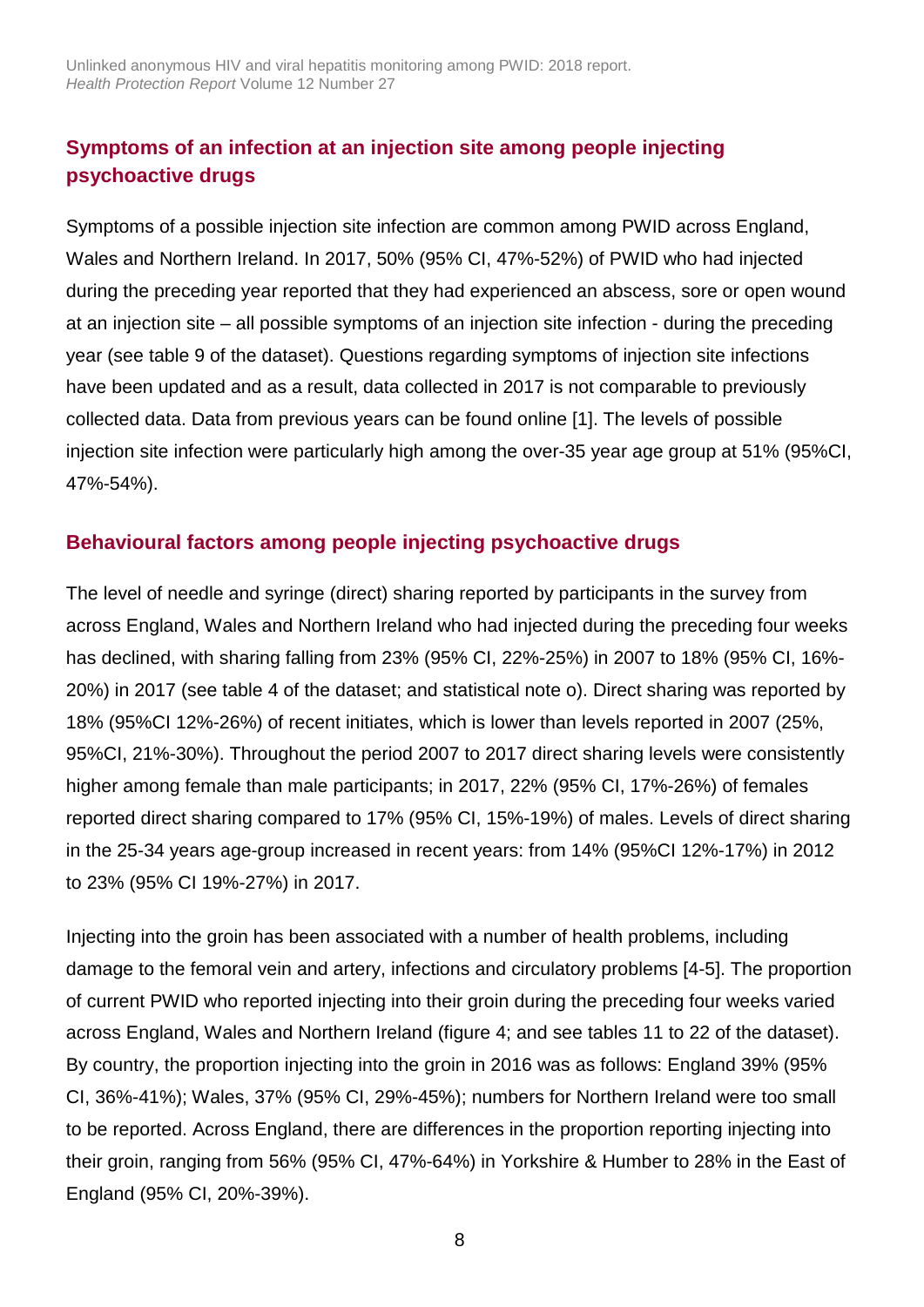In 2017, 65% (95% CI, 63%-67%) of the participants reported having anal or vaginal sex during the preceding year, which is a decrease from 74% (95%CI 72%-75%) in 2007 (see table 10 of the dataset and statistical note p). Of those who had sex in the preceding year, 40% (95% CI, 37%-43%) reported having had two or more sexual partners during that time and, of these, only 19% (95% CI, 16%-23%) reported always using condoms for anal or vaginal sex (see table 10 of the dataset).

#### **Figure 4. Levels of needle and syringe sharing and injection into the groin among the participants in the Unlinked Anonymous Monitoring Survey of PWID who had injected during the preceding four weeks: England, Wales and Northern Ireland: 2017**



°°°Data not provided for Northern Ireland due to small numbers.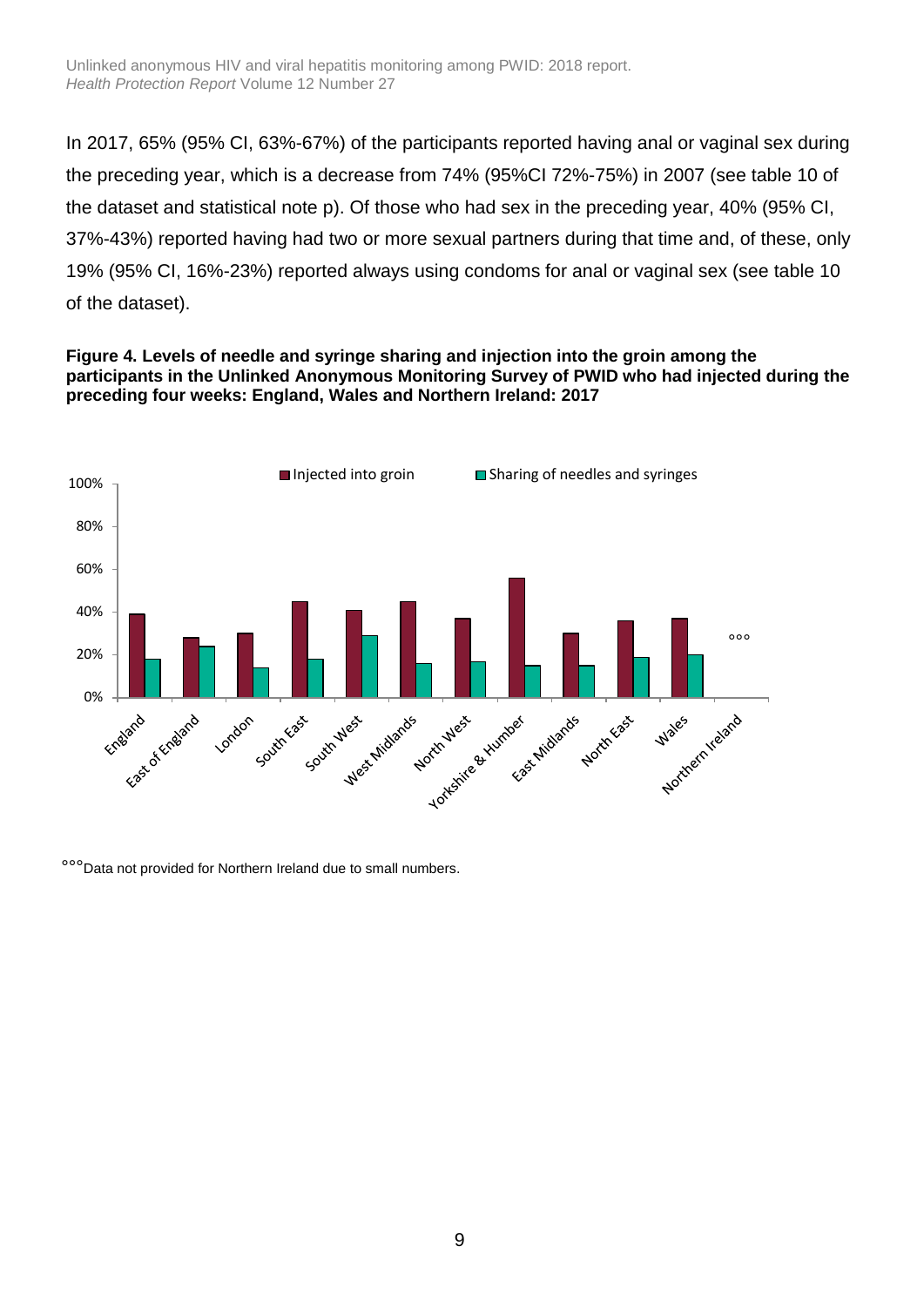Unlinked anonymous HIV and viral hepatitis monitoring among PWID: 2018 report. *Health Protection Report* Volume 12 Number 27

### **Types of stimulant drugs used**

Injection of crack increased in recent years, with 51% (95% CI, 48%-54%) of those who had injected in the preceding four weeks reporting crack injection as compared to 35% (95%CI, 33%-37%) in 2007 (see table 26 of the dataset and statistical note q). A significant increase was observed in Wales and in multiple regions in England (East of England, London, South East, South West, West Midlands, Yorkshire & Humber and East Midlands) (see tables 11-20 of the dataset). Numbers from Northern Ireland were too small to be reported. Crack injection also increased among the recent initiates, with 45% (95%CI,35%-54%) of those who had injected in the preceding four weeks reporting crack injection in 2017, vs. 26% (95%CI, 21%- 31%) in 2007 (see table 26 of the dataset).

There was no significant change in the injection of cocaine (14%, 95%CI 12%-16% in 2017 vs 12%, 95%CI, 10%-13% in 2007) or amphetamine (16%,95%CI 14%-18% in 2017 vs 19%, 95%CI, 17%-20% in 2007) among those who had injected in the preceding four weeks.

#### **Conclusion**

In conclusion, data from the main Unlinked Anonymous Monitoring Survey of PWID, which is targeted at people who inject psychoactive drugs, indicate that the proportion ever infected with hepatitis B has declined and that the prevalence of HIV remains stable and low. Hepatitis C remains the commonest infection among this group and overall prevalence is currently stable. Overall, reported needle and syringe sharing has declined over the last decade, however, direct sharing has increased in recent years among the 25 to 34 year age group. Whilst the vast majority of those with HIV were aware of their status, half of PWID with antibodies to hepatitis C remain unaware of their infection, even though four-fifths reported having been tested for hepatitis C infection. Half of those participants with antibodies against HCV were positive for HCV RNA, indicating current infection. After increasing during the previous decade, the uptake of testing for hepatitis C infection has changed little over the last few years. Services should aim to have testing for blood-borne viruses available for patients at first assessment [6]. Repeat testing of people who inject drugs is recommended, and when risk is assessed as high, testing may be carried out up to once or twice a year [6-7]. Also uptake of the hepatitis B vaccine has changed little over the last few years. Hepatitis B vaccine uptake has plateaued at 72% since 2008, and was particularly low in the under-25 age group and among recent initiates, with only

10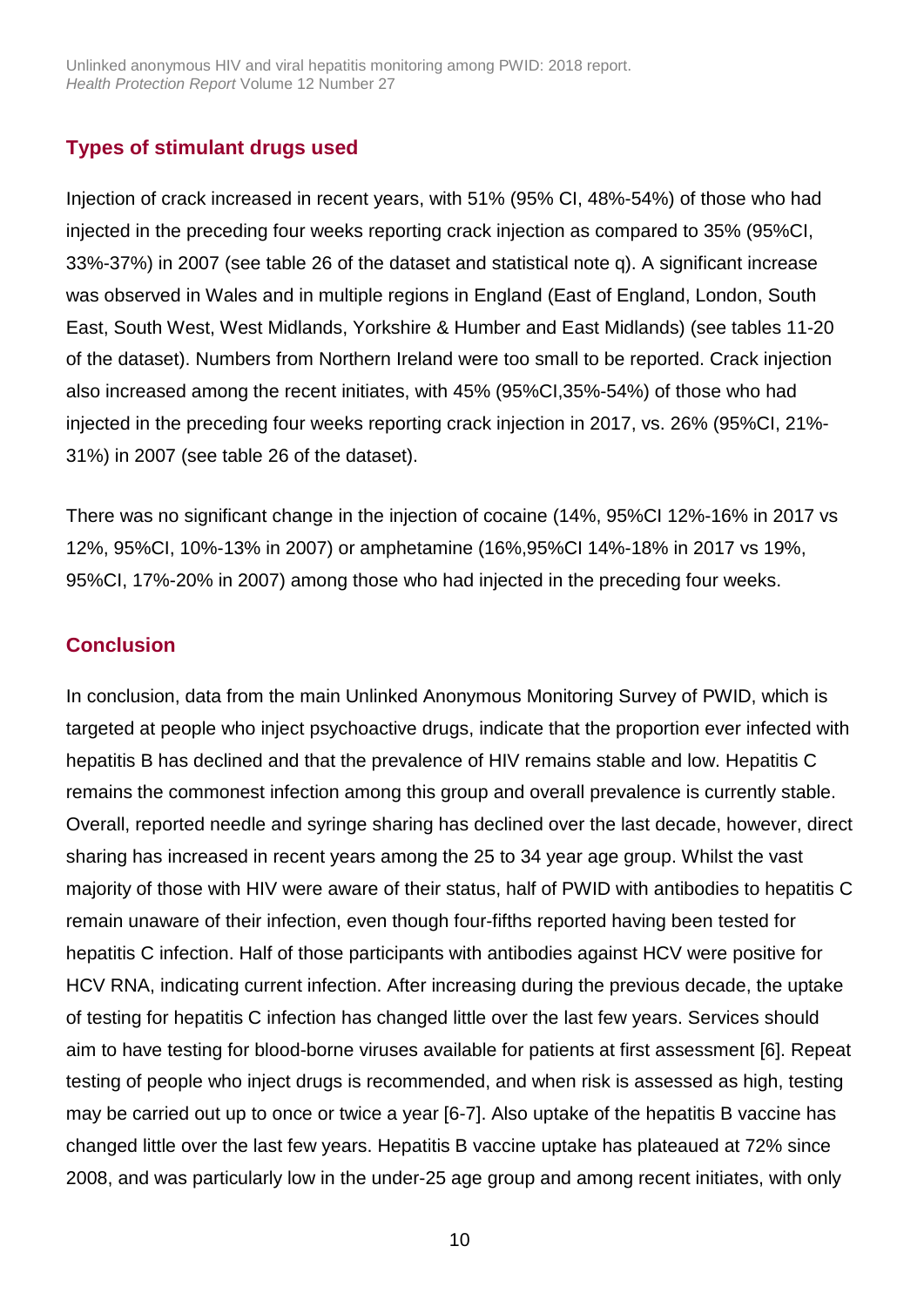approximately half reporting vaccination. Half of those who injected during the preceding year reported a swelling containing pus (abscess), sore or open wound at an injection site. Injection of crack has increased during the past decade in Wales and in multiple regions in England.

Recent initiates to injecting remain at risk of HIV and hepatitis. The level of hepatitis C infection among the recent initiates to injecting participating in this survey suggest that the extent of their transmission has probably changed little in recent years. However, recent initiates had lower levels of awareness of their HCV infection than those who had been injecting for longer. Recent initiates and those who had been injecting for longer had similar levels of sharing and of injection site infections. Vaccination for hepatitis B has declined in this group with only approximately half reporting vaccination in 2017.

Together, these findings indicate that unsafe injecting continues to be a problem and that there is a need to maintain and strengthen public health interventions that aim to reduce injection related risk behaviours. The impact of public health interventions which aim to prevent HIV and hepatitis C infection through injecting drug use by reducing these risks, such as needle and syringe programmes [8] and opioid substitution therapy [6], have been shown to be dependent on their coverage [9-12]. The provision of interventions that aim to reduce infections among PWID, including testing and vaccination programmes, should be regularly reviewed to ensure that the coverage of these is appropriate to local need.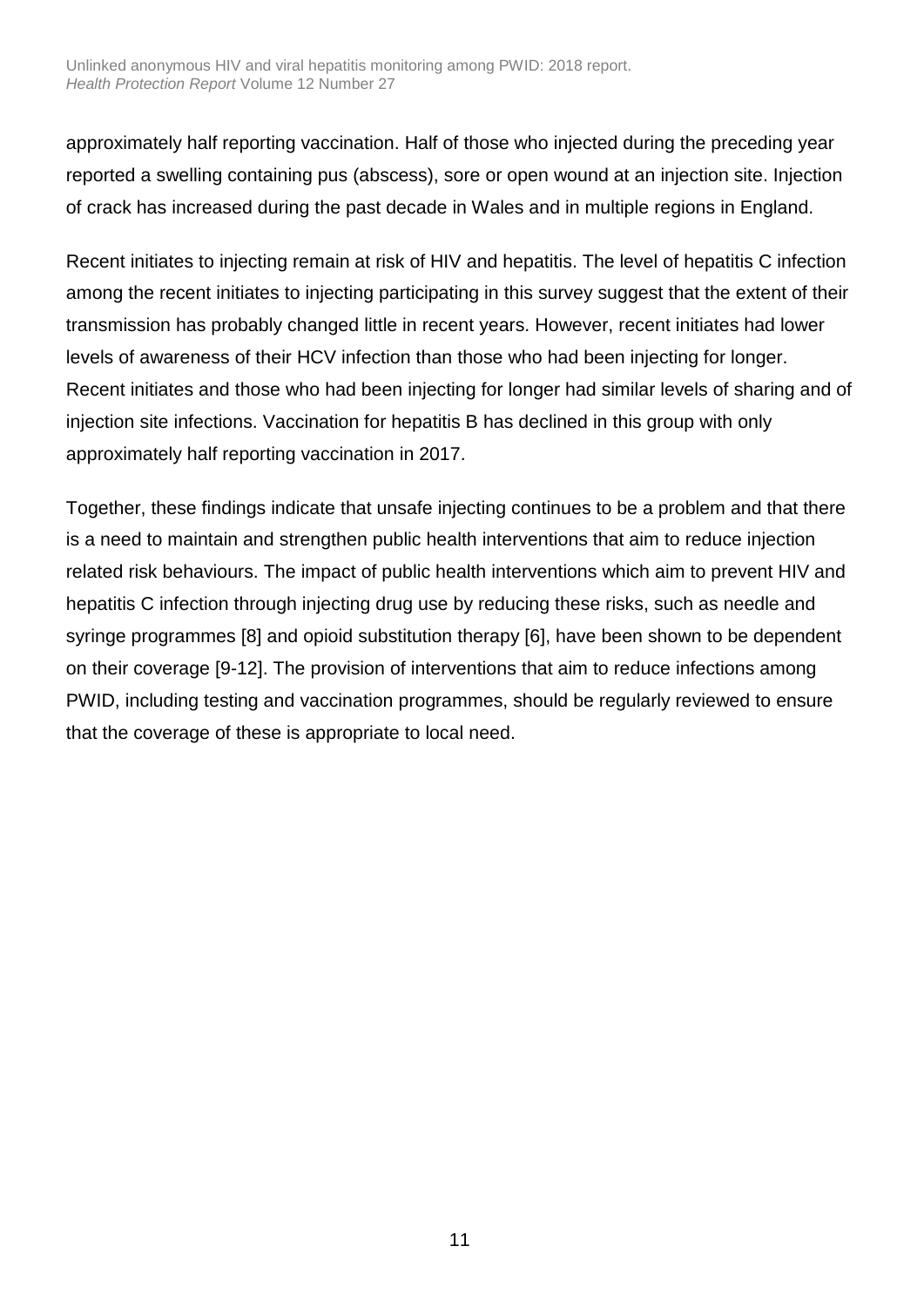## **References**

1. PHE (2017). Unlinked Anonymous Monitoring Survey of People Who Inject Drugs in Contact with Specialist Services: data tables (July). [https://www.gov.uk/government/statistics/people](http://www.hpa.org.uk/web/HPAweb&HPAwebStandard/HPAweb_C/1202115519183)[who-inject-drugs-hiv-and-viral-hepatitis-monitoring](http://www.hpa.org.uk/web/HPAweb&HPAwebStandard/HPAweb_C/1202115519183)

2. HPA (2010). Unlinked Anonymous Monitoring Survey of Injecting Drug Users in Contact with Specialist Services: data tables (July).

[http://webarchive.nationalarchives.gov.uk/20140629102627/http://hpa.org.uk/web/HPAweb&HP](http://webarchive.nationalarchives.gov.uk/20140629102627/http:/hpa.org.uk/web/HPAweb&HPAwebStandard/HPAweb_C/1202115519183) [AwebStandard/HPAweb\\_C/1202115519183](http://webarchive.nationalarchives.gov.uk/20140629102627/http:/hpa.org.uk/web/HPAweb&HPAwebStandard/HPAweb_C/1202115519183)

3. PHE (2017). *Hepatitis C in the UK: 2017 report* (July 2017). <https://www.gov.uk/government/publications/hepatitis-c-in-the-uk>

4. Coffin P, Coffin L, Murphy S, *et al* (2012). Prevalence and characteristics of femoral injection among Seattle-area injection drug users. *J. Urban Health* **89**: 365-372.

5. Senbanjo R, Strang J (2012). The needle and the damage done: clinical and behavioural markers of severe femoral vein damage among groin injectors. *Drug Alcohol Depend* **119**: 161- 165.

6. DH (2017). Drug misuse and dependence: UK guidelines on clinical management.

7. ECDC and EMCDDA (2011). Prevention and control of infectious diseases among people who inject drugs.

8. NICE (2014). Needle and syringe programmes: providing people who inject drugs with injecting equipment (Public Health Guidance, PH52, April). http://guidance.nice.org.uk/PH52.

9. Van Den Berg C, Smit C, Van Brussel G, *et al* (2007). Full participation in harm reduction programmes is associated with decreased risk for human immunodeficiency virus and hepatitis C virus: evidence from the Amsterdam Cohort Studies among drug users. *Addiction* **102**:1454- 1462.

10. Craine N, Hickman M, Parry JV, *et al* (2009). Incidence of hepatitis C in drug injectors: the role of homelessness, opiate substitution treatment, equipment sharing, and community size. *Epidemiol Infect* **137**:1255-1265.

11. Hope VD, Hickman M, Ngui SL, *et al* (2011). Measuring the incidence, prevalence, and genetic relatedness of hepatitis C infections among community recruited sample of injecting drug users using dried blood spots. *Journal of Viral Hepatitis* **18**: 262-70.

12. Turner KM, Hutchinson S, Vickerman P, *et al* (2011). The impact of needle and syringe provision and opiate substitution therapy on the incidence of hepatitis C virus in injecting drug users: pooling of UK evidence. *Addiction* **106**:1978-88.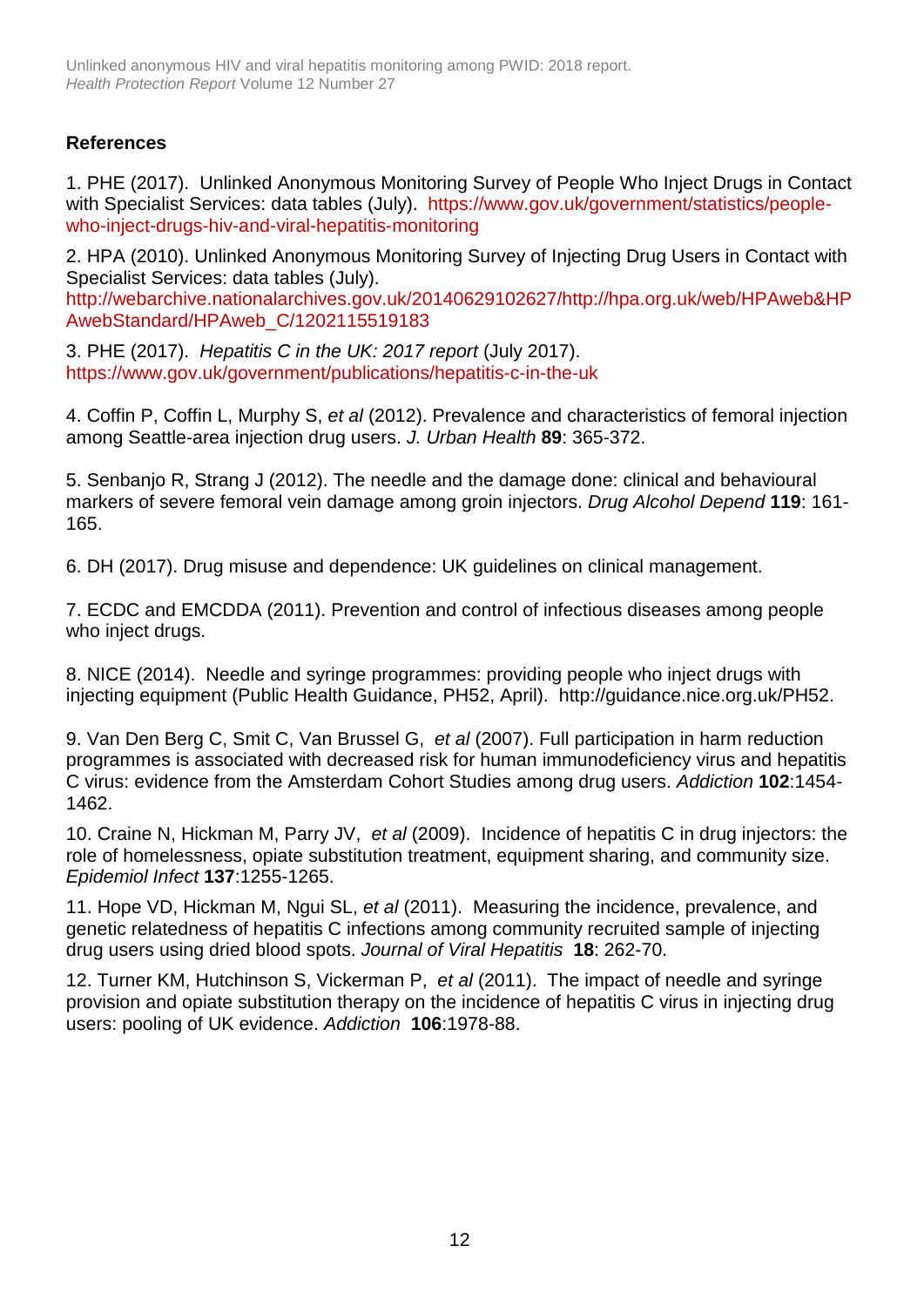## **Statistical notes**

*All analyses were adjusted for age, gender and region of recruitment (English NUTS Regions, Wales, Northern Ireland) in a multi-variable analysis, unless specified otherwise. For analyses on HIV prevalence, region of recruitment was specified as London vs. elsewhere to account for the small number of positive samples. Non-aggregated regional data were used in all other analyses.* 

**a) HIV prevalence in England:** The adjusted odds ratio for 2017 vs. 2007 was 0.84 [95% CI, 0.49-1.5]; indicating no significant change in the HIV prevalence in England between these two years.

**b) HIV prevalence, recent initiates (those who began injecting in the last three years):**  HIV prevalence among the recent initiates fluctuated between 2007 and 2017, with an adjusted odds ratio of 1.03 [95% CI, 0.17-6.4] for 2017 vs. 2007; indicating no significant change in prevalence between these two years.

**c) Voluntary confidential testing (VCT) for HIV:** The adjusted odds ratio for 2017 vs 2007 was 1.7 [95% CI, 1.5-1.9]; indicating a significant increase in the reported uptake of VCT for HIV when comparing 2017 to 2007.

**d) Awareness of HIV infection:** The adjusted odds ratio for 2017 vs. 2007 was 5.2 [95% CI, 1.0-26]; indicating a significant increase in awareness of HIV when comparing 2017 to 2007.

**e) Hepatitis B core antigen antibody (anti-HBc) prevalence:** The adjusted odds ratio for 2017 vs. 2007 was 0.71 [95% CI, 0.61-0.83]; indicating a significant decrease in 2017 as compared to 2007. Prevalence was significantly lower than in 2007 from 2008 onwards.

**f) Hepatitis B core antigen antibody (anti-HBc) prevalence, recent initiates (those who began injecting in the last three years):** Anti-HBc prevalence among recent initiates has varied over time. The adjusted odds ratio for 2017 vs. 2007 was 0.56 [95% CI, 0.21-1.5], indicating no significant decrease between these two years.

**g) Hepatitis B vaccine uptake:** The adjusted odds ratio for 2017 vs. 2007 was 1.5 [95% CI, 1.4-1.7]; indicating a significant increase in the reported hepatitis B vaccine uptake between these two years. The adjusted odds ratio for 2017 vs. 2008 was 1.1 [95% CI, 1.0-1.3]; indicating no significant change in hepatitis B vaccine uptake when comparing 2017 to 2008. The adjusted odds ratios for 2017 vs. 2011 amongst the under-25 age group, 25-34 age group, and among recent initiates were 0.53 [95%CI 0.30-0.95], 0.68 [95%CI 0.54-0.86], and 0.64 [95%CI 0.43-0.96] respectively, indicating significant decreases in reported vaccine uptake when comparing 2017 to 2011.

**h) Hepatitis C antibody prevalence:** The adjusted odds ratio for 2017 vs. 2007 was 1.3 [95% CI, 1.2-1.5]; indicating a significant increase in hepatitis C prevalence between these two years.

**i) Hepatitis C antibody prevalence (England):** The adjusted odds ratio for 2017 vs.2007 was 1.3 [95% CI, 1.1-1.4]; indicating a significant change in hepatitis C prevalence in England between these two years.

**j) Hepatitis C antibody prevalence (Wales):** The adjusted odds ratio for 2017 vs. 2007 was 2.2 [95% CI, 1.5-3.4]; indicating a significant change in hepatitis C prevalence in Wales over time. The prevalence in 2013, 2014, 2015 and 2016 was also significantly higher than in 2007.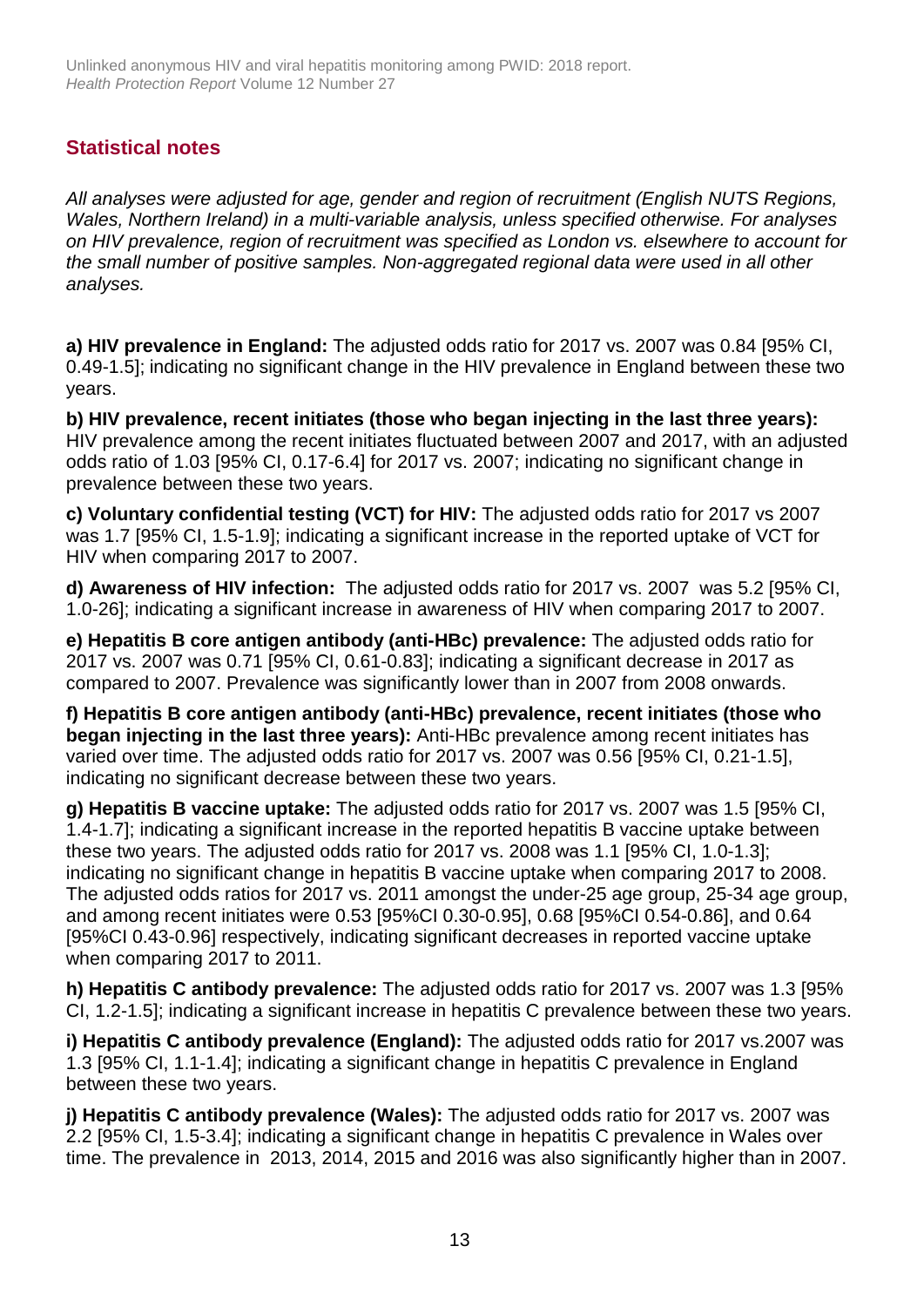**k) Hepatitis C antibody prevalence (Northern Ireland):** The adjusted odds ratio for 2017 vs. 2007 was 0.57 [95% CI, 0.28-1.2]; indicating no change in hepatitis C prevalence in Northern Ireland when comparing 2017 to 2007.

**l) Hepatitis C antibody prevalence, recent initiates (those who began injecting in the last three years):** The adjusted odds ratio for 2017 vs. 2007 was 0.89 [95% CI, 0.57-1.4]; indicating no change in the hepatitis C prevalence among the recent initiates between these years.

**m) Voluntary confidential testing (VCT) for hepatitis C:** The adjusted odds ratio for 2017 vs. 2007 was 1.8 [95% CI, 1.5-2.0], indicating a significant increase in the reported uptake of VCT for hepatitis C. Among recent initiates, the adjusted odds ratio for 2017 vs. 2007 was 1.1 [95% CI, 0.77-1.6], indicating no change in uptake of VCT for hepatitis C.

**n) Awareness of hepatitis C infection:** The adjusted odds ratio for those who started injecting <3 vs 3+ years ago was 0.29 [95%CI 0.14-0.61], indicating that in 2017 recent initiates had a lower awareness of their HCV infections.

**o) Direct sharing (sharing of needles and syringes):** The adjusted odds ratio for 2017 vs. 2007 was 0.80 [95% CI, 0.68-0.96], indicating a significant decrease in reported direct sharing in 2017 as compared to 2007. Among recent initiates, the adjusted odds ratio for 2017 vs. 2007 was 0.93 [95% CI, 0.53-1.6], indicating no change in direct sharing in 2017 as compared to 2007. The adjusted odds ratio for females vs. males in 2016 was 1.7 [95%CI 1.3-2.4], indicating significant higher levels of direct sharing in females as compared to males. Among the 25-34 years age group, the adjusted odds ratio for 2017 vs. 2012 was 1.8 (95%CI 1.2-2.6), indicating that direct sharing among this age group was significantly higher in 2017 than in 2012.

**p) Reported sexual activity:** The adjusted odds ratio for 2017 vs 2007 was 0.73 (95%CI 0.65- 0.82), indicating that the level of having anal or vaginal sex during the preceding year was significantly lower in 2017 than in 2007.

**q) Stimulant drugs injected during preceding month:** *Crack:* The adjusted odds ratio for crack injection for 2017 vs. 2007 was 2.4 (95%CI 2.1-2.9), indicating that crack injection was higher in 2017 than in 2007. The adjusted odds ratio was 3.5 (95%CI 2.1-5.8) for recent initiates when comparing 2017 to 2007, indicating crack injection was significantly higher in 2017 than in 2007. Adjusted odds ratios and 95%CIs for crack injection in 2017 vs. 2007 by region and country: East of England: 2.4 (95%CI 1.2-4.9), London: 1.7 (1.1-2.7), South East: 4.9 (3.2-7.5), South West 7.9 (4.3-14.4), West Midlands: 1.8 (1.1-2.8), North West: 0.87 (0.58- 1.3), Yorkshire & Humber: 1.7 (0.76-4.0), East Midlands: 2.8 (1.8-4.3), North East: 0.94 (0.52- 1.7), Wales: 2.3 (1.4-3.9), Northern Ireland: 0.71 (0.07-7.1), indicating significant increases in East of England, London, South East, South West, West Midlands, Yorkshire & Humber and East Midlands and Wales. *Cocaine:* the adjusted odds ratio for cocaine injection for 2017 vs. 2007 was 1.4 (95%CI 1.1-1.7), indicating a significant increase in cocaine injection. *Amphetamine:* the adjusted odds ratio for amphetamine injection for 2017 vs. 2007 was 0.75 (95%CI 0.61-91), indicating a significant decrease.